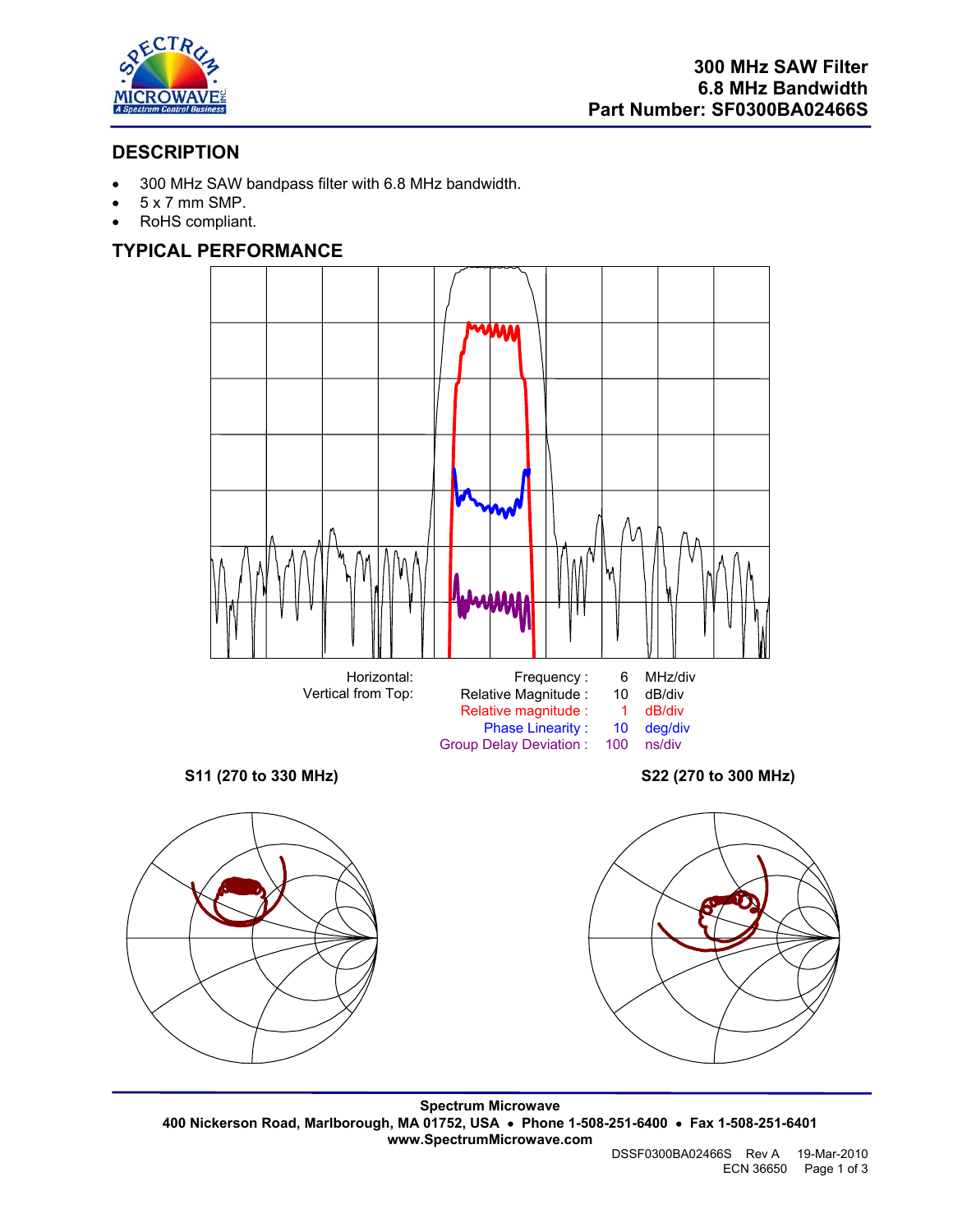

#### **SPECIFICATION**

| Parameter                                   | <b>Min</b> | <b>Typ</b> | <b>Max</b> | <b>Units</b> |
|---------------------------------------------|------------|------------|------------|--------------|
| Center Frequency, $F_c$                     |            | 300.00     |            | <b>MHz</b>   |
| Insertion Loss <sup>2</sup>                 |            | 10.9       | 12         | dB           |
| 1 dB bandwidth                              | 6.80       | 7.2        |            | MHz          |
| 3 dB Bandwidth                              | 7.00       | 8.3        |            | MHz          |
| 40 dB bandwidth                             |            | 12.8       | 14.00      | MHz          |
| Amplitude Ripple (Fc +/- 2.72 MHz)          |            | 0.7        |            | dB p-p       |
| Group Delay Variation (Fc +/- 3.4 MHz)      |            | 95         | 130        | ns/div       |
| Rejection (150 MHz to 290 MHz)              | 43         | 45         |            | dB           |
| Rejection (310 MHz to 360 MHz)              | 43         | 45         |            | dB           |
| Rejection (360 MHz to 450 MHz)              | 40         | 43         |            | dB           |
| <b>Temperature Coefficient of Frequency</b> |            | 18         |            | ppm/°C       |
| Source/Load Impedance                       |            | 50         |            | ohms         |
| <b>Ambient Temperature</b>                  |            | 25         |            | $^{\circ}$ C |

Notes: 1. Measured as mean of the lower and upper 3 dB band edge frequencies. 2. Average value of the loss within Fc +/- 3.4 MHz.

#### **MAXIMUM RATINGS**

| <b>Parameter</b>            | Min | vlax |     |
|-----------------------------|-----|------|-----|
| Storage Temperature Range   | -40 | 85   |     |
| Operating Temperature Range | -40 |      |     |
| Input Power Level           |     |      | dBm |

## **MATCHING CIRCUIT**



Notes:

1. Recommend use of 2% tolerance matching components.

2. Component values are for reference only and may change depending on board layout.

**Spectrum Microwave 400 Nickerson Road, Marlborough, MA 01752, USA** • **Phone 1-508-251-6400** • **Fax 1-508-251-6401 www.SpectrumMicrowave.com**